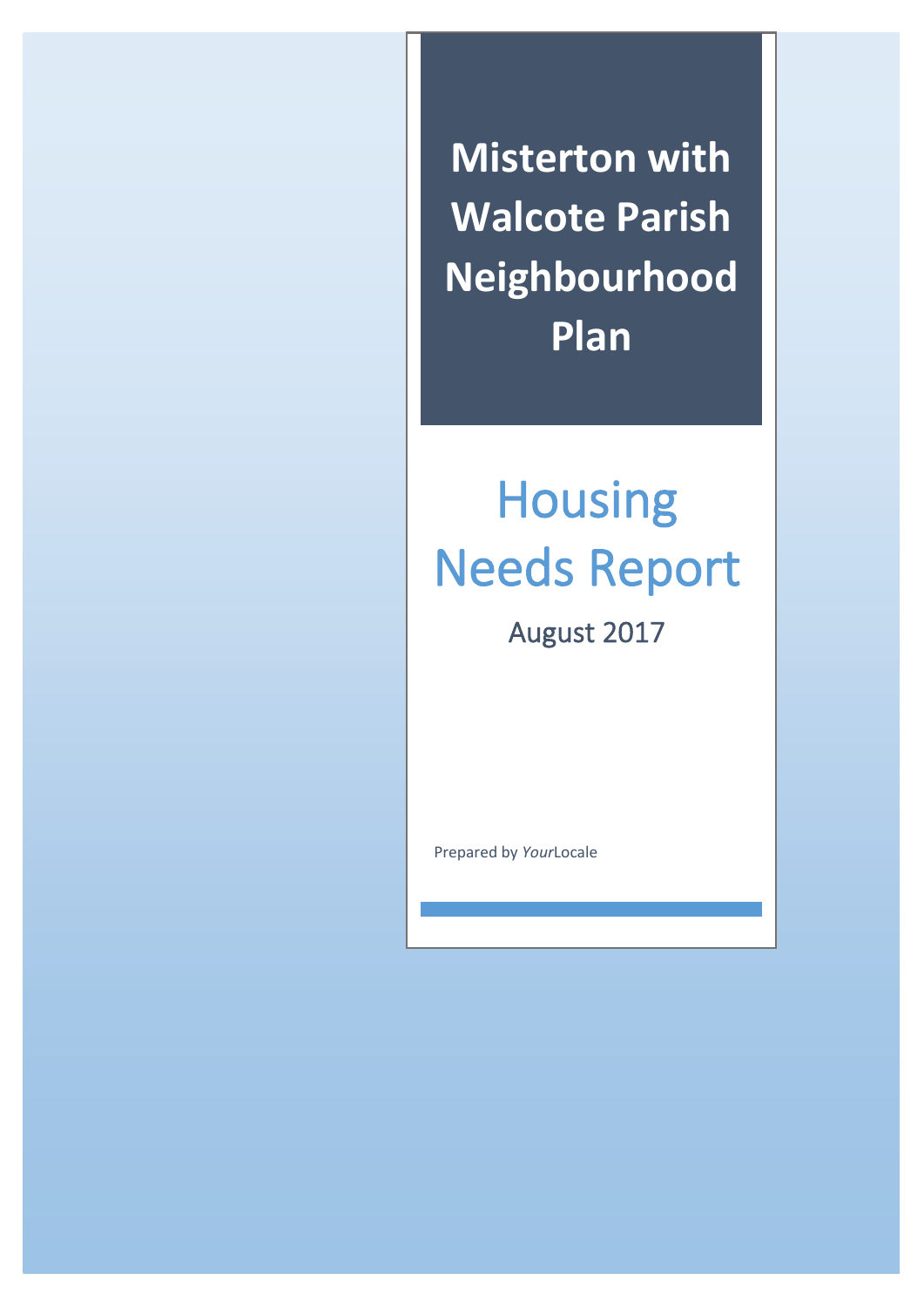# **MISTERTON WITH WALCOTE PARISH NEIGHBOURHOOD PLAN HOUSING NEEDS**

## **Introduction**

This report provides an analysis of housing issues in the Misterton with Walcote Parish area to support its Neighbourhood Plan policies. The report draws on the latest available data from the Census, Land Registry and Office for National Statistics, small area model-based income estimates and local consultation exercises. The results outlined in this Housing Needs Survey Report and any future Housing Needs Survey will influence the policies of the Misterton with Walcote Parish Neighbourhood Plan.

## **Population Age Profile**

According to the 2011 Census, the Misterton with Walcote Parish had an estimated population of 486 residents living in 202 households dispersed across 1,527 hectares. There were 16 vacant dwellings representing a 7.3% vacancy rate. Since 2001 the number of residents living in the Parish is estimated to have increased by around 19% (76 people). The number of dwellings (occupied and vacant) also increased, rising by 20  $(10\%)$ .

At the time of the 2011 Census around 20% of residents were aged under 16 which is in line with the district (19%), regional (18%) and national (19%) rates. Around 64% of residents were aged between 16 and 64 which was is slightly higher than the district (63%) average but lower than the regional and national (65%) rates. Older people (aged 65+) represented 17% of total residents which is close to district (18%), England (16%) and in line with the regional rate. The median age of people living in the Parish was 44 which is older than the district (43), region (40) and national (39) rates.

|                     | <b>Misterton with</b><br><b>Walcote</b> |               | Harborough    | <b>East</b><br><b>Midlands</b> | <b>England</b> |
|---------------------|-----------------------------------------|---------------|---------------|--------------------------------|----------------|
|                     | <b>No</b>                               | $\frac{1}{2}$ | $\frac{1}{2}$ | $\frac{0}{0}$                  | $\frac{1}{2}$  |
| Aged 0-4            | 34                                      | 7.0           | 5.5           | 6.0                            | 6.3            |
| Aged 5-15           | 61                                      | 12.6          | 13.7          | 12.5                           | 12.6           |
| Aged 16-64          | 309                                     | 63.6          | 62.6          | 64.5                           | 64.8           |
| Aged $65+$          | 82                                      | 16.9          | 18.3          | 17.1                           | 16.3           |
| All Usual Residents | 486                                     | 100.0         | 100.0         | 6.0                            | 6.3            |
| Median age          |                                         | 44            | 43            | 40                             | 39             |

*Table 1: Usual Residents by Age Band, 2011*

*Source: Census 2011, KS102*

A more detailed breakdown of age bands reveal that at the time of the 2011 Census Misterton with Walcote had a somewhat higher proportion of residents aged between 50 to 59 and lower than average share of 20 to 29 year olds.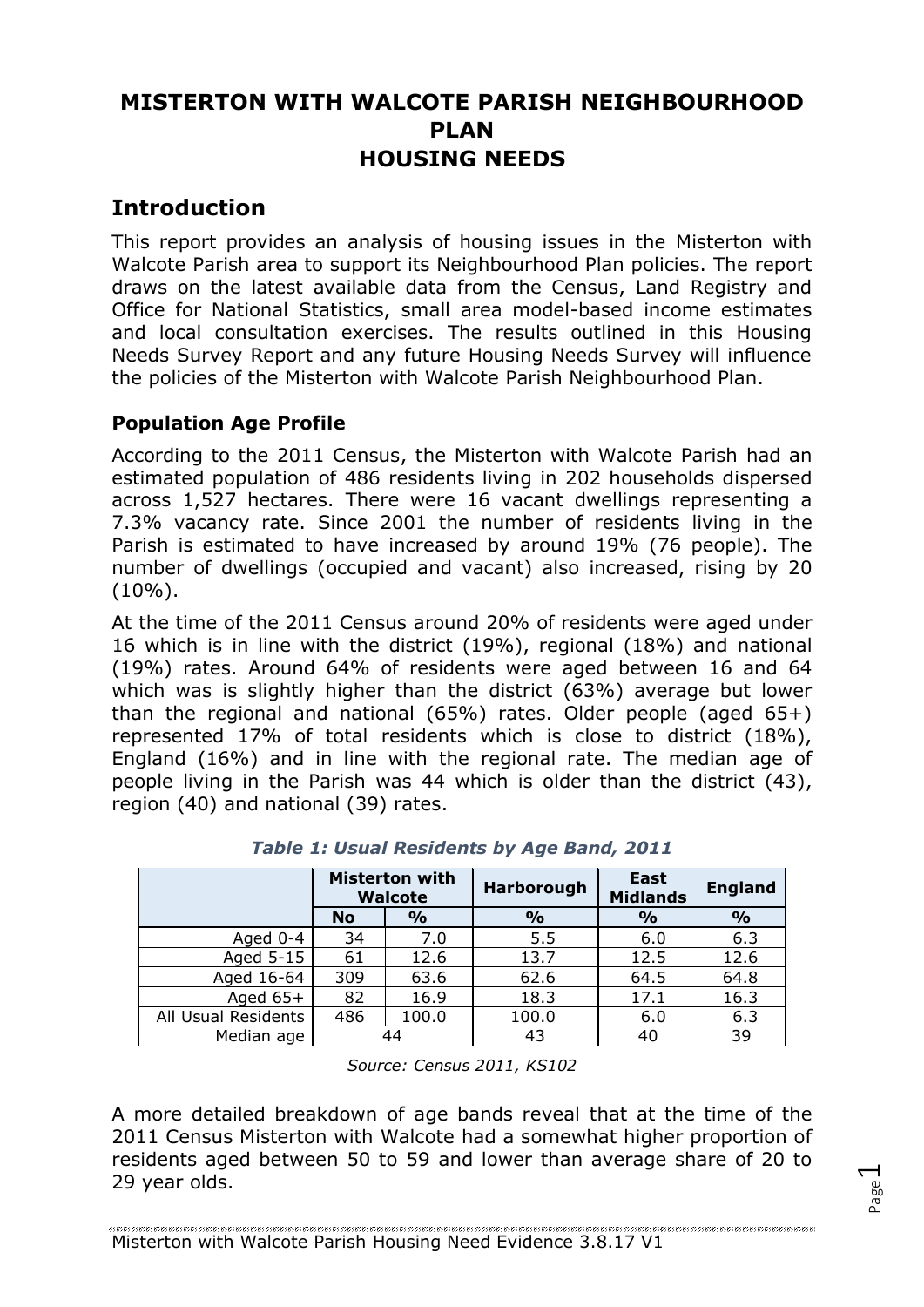



*Source: Census 2011, QS103*

There is also evidence of an ageing population with the proportion of residents aged 65 and over increasing from 15% in 2001 to 17% in 2011. The Census suggests the number of residents aged 65+ rose by 37% (22 people) during this period.

Research shows the number of older people will grow significantly in the future and relative growth will be highest in older cohorts. Latest available population projections<sup>1</sup> suggest that Harborough's 65 plus age group is forecast to grow by around 65% between 2014 and 2034.

#### **Deprivation**

The English Indices of Deprivation measure relative levels of deprivation in 32,844 small areas or neighbourhoods, called Lower-layer Super Output Areas (LSOAs) in England. The Misterton with Walcote parish is situated within LSOA E01027005 which also includes several other settlements (Gilmorton, Cotesbach, Shawell, Swinford, Catthorpe). The overall Index of Multiple Deprivation decile (where 1 is most deprived 10% of LSOAs) (IMD) shows this area on the whole displays relatively low levels of deprivation and is ranked within the  $6<sup>th</sup>$  decile on the overall 2015 Index. However, on closer inspection of the domain indices, the area falls within the 1<sup>st</sup> decile in terms of barriers to housing and services and is ranked within the most deprived 2% in England. This domain measures the physical and financial accessibility of housing and local services. The indicators fall into two sub-domains: 'geographical barriers', which relate to the physical proximity of local services which the area performs fairly badly on and 'wider barriers' which includes issues relating to access to housing such as affordability.

Misterton with Walcote Parish Housing Need Evidence 3.8.17 V1

<sup>&</sup>lt;sup>1</sup> Subnational Population Projections for Local Authorities in England: 2014 based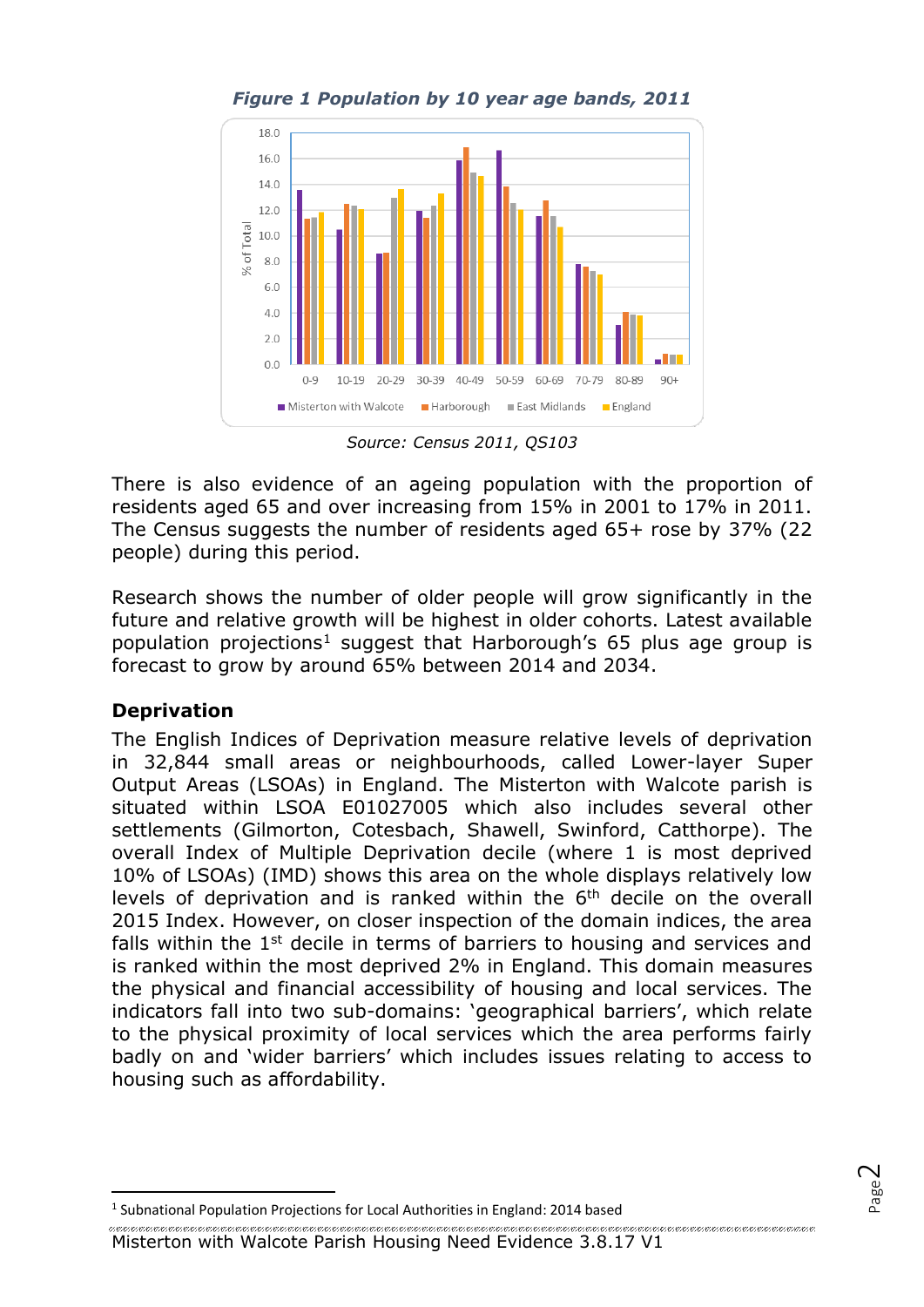### **Economic Activity**

The following table illustrates the working status of usual residents aged 16 to 74. In Misterton with Walcote Parish this accounts for 74% of the population. At 80% Misterton with Walcote Parish's economic activity rate was somewhat higher than the district (73%), regional (69%) and national (70%) rates. When compared to the district, regional and national figures, Misterton with Walcote has a higher than average share of self employed residents and at the time of the 2011 Census, the unemployment rate was relatively low.

|                                       | <b>Misterton</b> | with Walcote  | Harborough    | <b>East</b><br><b>Midlands</b> | <b>England</b> |
|---------------------------------------|------------------|---------------|---------------|--------------------------------|----------------|
|                                       | <b>No</b>        | $\frac{0}{0}$ | $\frac{9}{0}$ | $\frac{1}{2}$                  | $\frac{0}{0}$  |
| All Usual Residents Aged 16 to 74     | 359              | 100.0         | 100.0         | 100.0                          | 100.0          |
| <b>Economically Active Total</b>      | 288              | 80.2          | 73.5          | 69,3                           | 69.9           |
| Employee, Full-time                   | 51               | 14.2          | 13.9          | 38.8                           | 38.6           |
| Employee, Part-time                   | 147              | 40.9          | 44.6          | 14.4                           | 13.7           |
| Self Employed                         | 79               | 22.0          | 8.9           | 8.7                            | 9.8            |
| Unemployed                            | $\mathcal{P}$    | 0.6           | 3.6           | 4.2                            | 4.4            |
| Full-time Student economically active | 9                | 2.5           | 2.5           | 3.3                            | 3.4            |
| <b>Economically inactive Total</b>    | 71               | 19.8          | 26.5          | 30.7                           | 30.1           |
| Retired                               | 39               | 10.9          | 14.7          | 15.0                           | 13.7           |
| Student including Full-Time Students  | 8                | 2.2           | 3.9           | 5.8                            | 5.8            |
| Looking After Home or Family          | 11               | 3.1           | 3.5           | 4.0                            | 4.4            |
| Long-Term Sick or Disabled            | 7                | 1.9           | 2.8           | 4.1                            | 4.0            |
| Other                                 | 6                | 1.7           | 1.5           | 1.9                            | 2.2            |

*Source: Census 2011, QS601E*

#### **Household Size**

At the time of the 2011 Census, the average household size in the Misterton with Walcote Parish was 2.4 people which is in line with district and England rates but slightly above the 2.3 rate for the region as a whole. The average number of rooms per household stood at 6.5 which is higher than the district (6.3), regional (5.6) and England (5.4) averages.

The average number of bedrooms per household stood at 3.2 which is higher than the district (3.1), region (2.8) and England (2.7) rates.

## **Housing Characteristics**

#### *Tenure*

Home ownership levels are relatively high with around 73% of households owning their homes outright or with a mortgage or loan which is above the regional (67%) and national (63%) rates but below the district average (78%). Around 13% of households live in private rented accommodation which is lower than the district (11%) but above the region (15%) and national (17%) rates. Around 9% of households live in social rented accommodation which is low when compared to regional (16%) and national (18%) rates.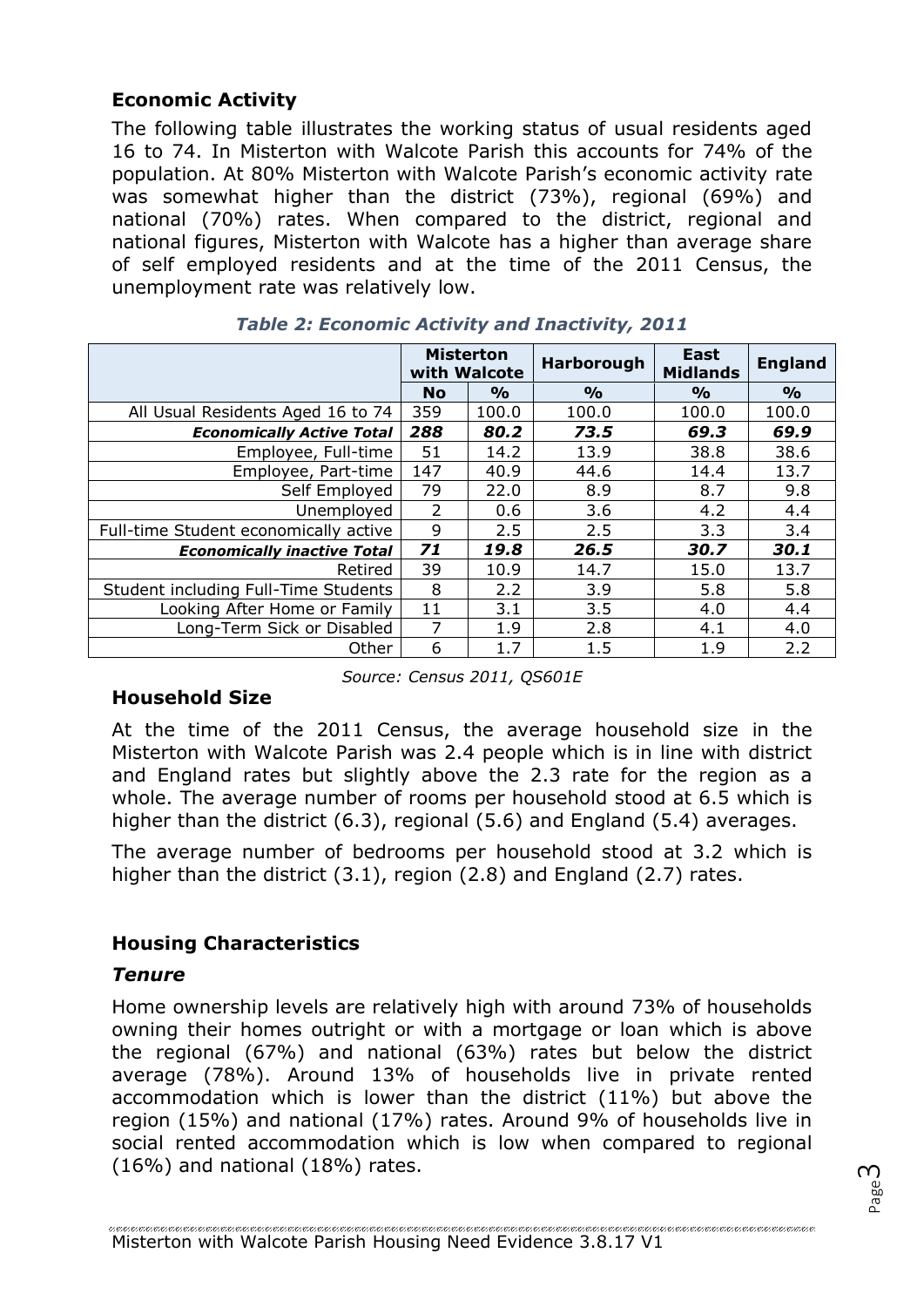|                                                         | <b>Misterton</b><br>with Walcote |       | Harborough | East<br><b>Midlands</b> | <b>England</b> |
|---------------------------------------------------------|----------------------------------|-------|------------|-------------------------|----------------|
|                                                         |                                  |       |            | $\frac{0}{0}$           | $\frac{6}{6}$  |
| All occupied Households                                 | 202                              | 100.0 | 100.0      | 100.0                   | 100.0          |
| Owned; Owned Outright                                   | 66                               | 32.7  | 38.4       | 32.8                    | 30.6           |
| Owned; Owned with a Mortgage or Loan                    | 81                               | 40.1  | 39.7       | 34.5                    | 32.8           |
| Shared Ownership (Part Owned & Part<br>Rented)          | 5                                | 2.5   | 1.2        | 0.7                     | 0.8            |
| Social Rented; Rented from Council<br>(Local Authority) | 8                                | 4.0   | 1.4        | 10.1                    | 9.4            |
| Social Rented; Other                                    | 11                               | 5.4   | 7.0        | 5.7                     | 8.3            |
| Private Rented; Private Landlord or<br>Letting Agency   | 24                               | 11.9  | 10.1       | 13.6                    | 15.4           |
| Private Rented; Other                                   | 3                                | 1.5   | 1.1        | 1.3                     | 1.4            |
| Living Rent Free                                        | 4                                | 2.0   | $1.1\,$    | 1.3                     | 1.3            |

*Table 3: Tenure, 2011*

*Source: Census 2011, KS402EW*

#### **Accommodation Type**

Data from the 2011 Census shows that the majority (55%) of residential dwellings are detached which is somewhat higher than the district (48%), regional (32%) and national (22%) shares. Terraced housing, flats and apartments provide just 18% of accommodation spaces which is below the district (23%), region (32%) and national (47%) shares.

*Table 4: Accommodation Type, 2011*

|                                                          | <b>Misterton</b><br>with Walcote |               | Harborough    | <b>East</b><br><b>Midlands</b> | <b>England</b> |
|----------------------------------------------------------|----------------------------------|---------------|---------------|--------------------------------|----------------|
|                                                          | <b>No</b>                        | $\frac{0}{0}$ | $\frac{0}{0}$ | $\frac{0}{0}$                  | $\frac{1}{2}$  |
| All household spaces<br>(occupied + vacant)              | 218                              | 100.0         | 100.0         | 100.0                          | 100.0          |
| Detached                                                 | 119                              | 54.6          | 47.7          | 32.2                           | 22.3           |
| Semi-Detached                                            | 57                               | 26.1          | 28.6          | 35.1                           | 30.7           |
| Terraced                                                 | 39                               | 17.9          | 15.2          | 20.6                           | 24.5           |
| Flat, Maisonette or Apartment                            |                                  | 0.5           | 8.1           | 11.7                           | 22.1           |
| Caravan or Other Mobile or<br><b>Temporary Structure</b> | 2                                | 0.9           | 0.4           | 0.4                            | 0.4            |

*Source: Census 2011, KS405EW*

#### **Number of Bedrooms and Occupancy Rates**

A third (33.2%) of households live in houses with four or more bedrooms which is close to the district (34%) average but higher than the regional (20%) and national rates (19%). There is an under representation of housing for single people with just 3% of dwellings having one bedroom against 6% for the district, 8% for the region and 12% for England as a whole.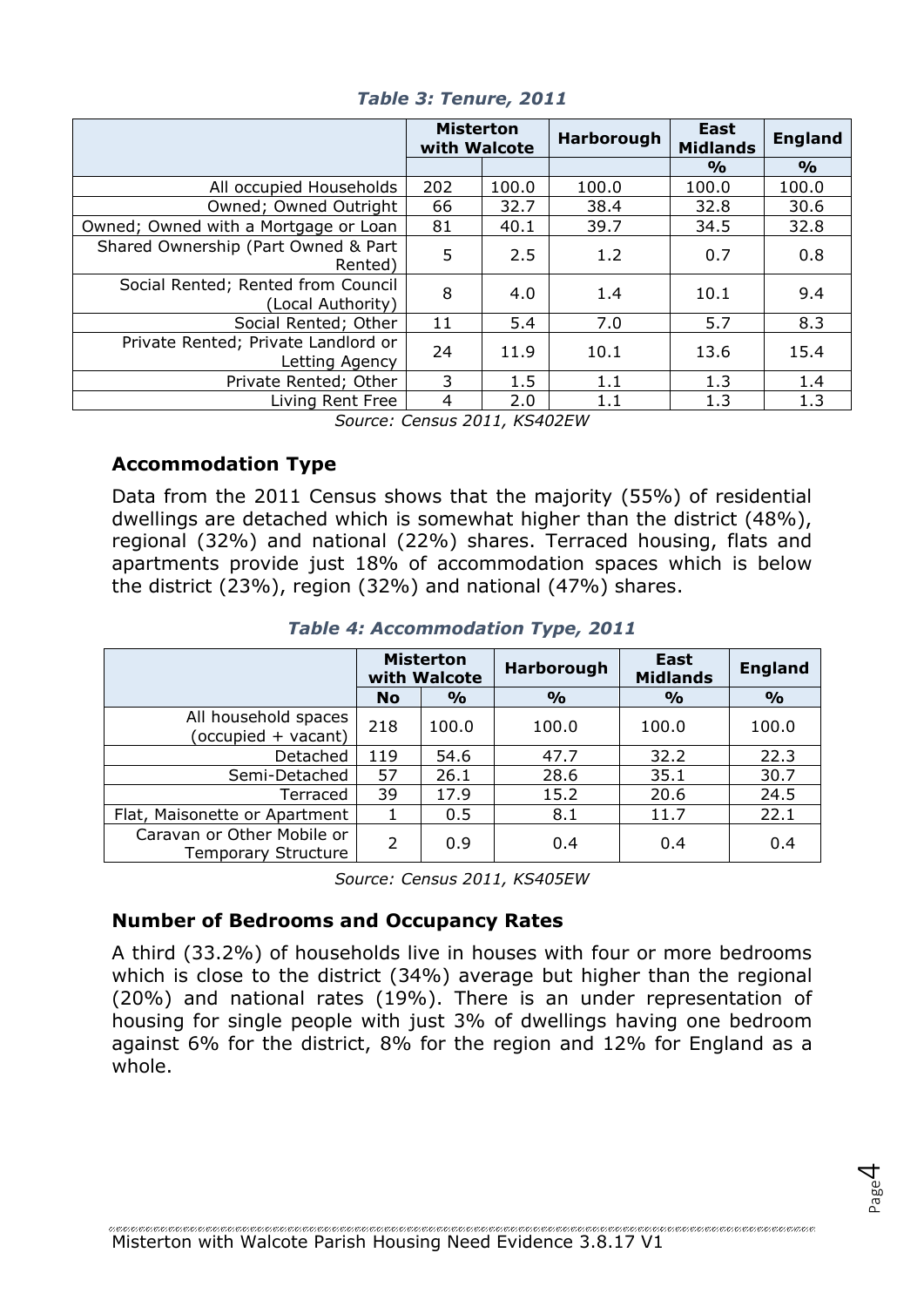| <b>Bedrooms</b>    | <b>Misterton with</b><br><b>Walcote Parish</b> |       | Harborough | East<br><b>Midlands</b> | <b>England</b> |
|--------------------|------------------------------------------------|-------|------------|-------------------------|----------------|
| All households     | 202                                            | 100.0 | 100.0      | 100.0                   | 100.0          |
| 1 bedroom          |                                                | 3.5   | 6.0        | 8.3                     | 12.0           |
| 2 bedrooms         | 53                                             | 26.2  | 22.5       | 26.5                    | 27.9           |
| 3 bedrooms         | 75                                             | 37.1  | 37.3       | 45.4                    | 41.2           |
| 4 or more bedrooms |                                                | 33.2  | 34.2       | 19.8                    | 19.0           |

| Table 5 Households by number of bedrooms, 2011 |  |  |  |
|------------------------------------------------|--|--|--|
|                                                |  |  |  |

*Source: Census 2011, LC4405EW*

There is evidence of under occupancy in the parish (having more bedrooms than the notional number recommended by the bedroom standard). Analysis of the 2011 Census shows that around 47% of all occupied households in the Misterton with Walcote Parish have two or more spare bedrooms and around 37% have one spare bedroom. Under occupancy is higher than district, regional and national rates.

*Figure 2: Bedroom Occupancy Rates, All Households, 2011*



*Source: Census 2011, QS412EW*

Under occupancy in the parish is particularly evident in larger properties with just under half (46%) of households with 4 or more bedrooms occupied by just one or two people.

|  |  |  |  | Table 6 Household with 4 or more bedrooms by household size, 2011 |  |
|--|--|--|--|-------------------------------------------------------------------|--|
|  |  |  |  |                                                                   |  |

|                               | <b>Misterton with</b><br><b>Walcote</b> |       | Harborough | <b>East</b><br><b>Midlands</b> | <b>England</b> |
|-------------------------------|-----------------------------------------|-------|------------|--------------------------------|----------------|
| HHs with 4 or more bedrooms   | 67                                      | 100.0 | 100.0      | 100.0                          | 100.0          |
| 1 person in household         | 11                                      | 16.4  | 9.2        | 10.4                           | 10.6           |
| 2 people in household         | 20                                      | 29.9  | 35.2       | 32.3                           | 30.3           |
| 3 people in household         | 5                                       | 7.5   | 18.0       | 18.8                           | 18.3           |
| 4 or more people in household | 31                                      | 46.3  | 37.6       | 38.5                           | 40.8           |

*Source: Census 2011, LC4405EW*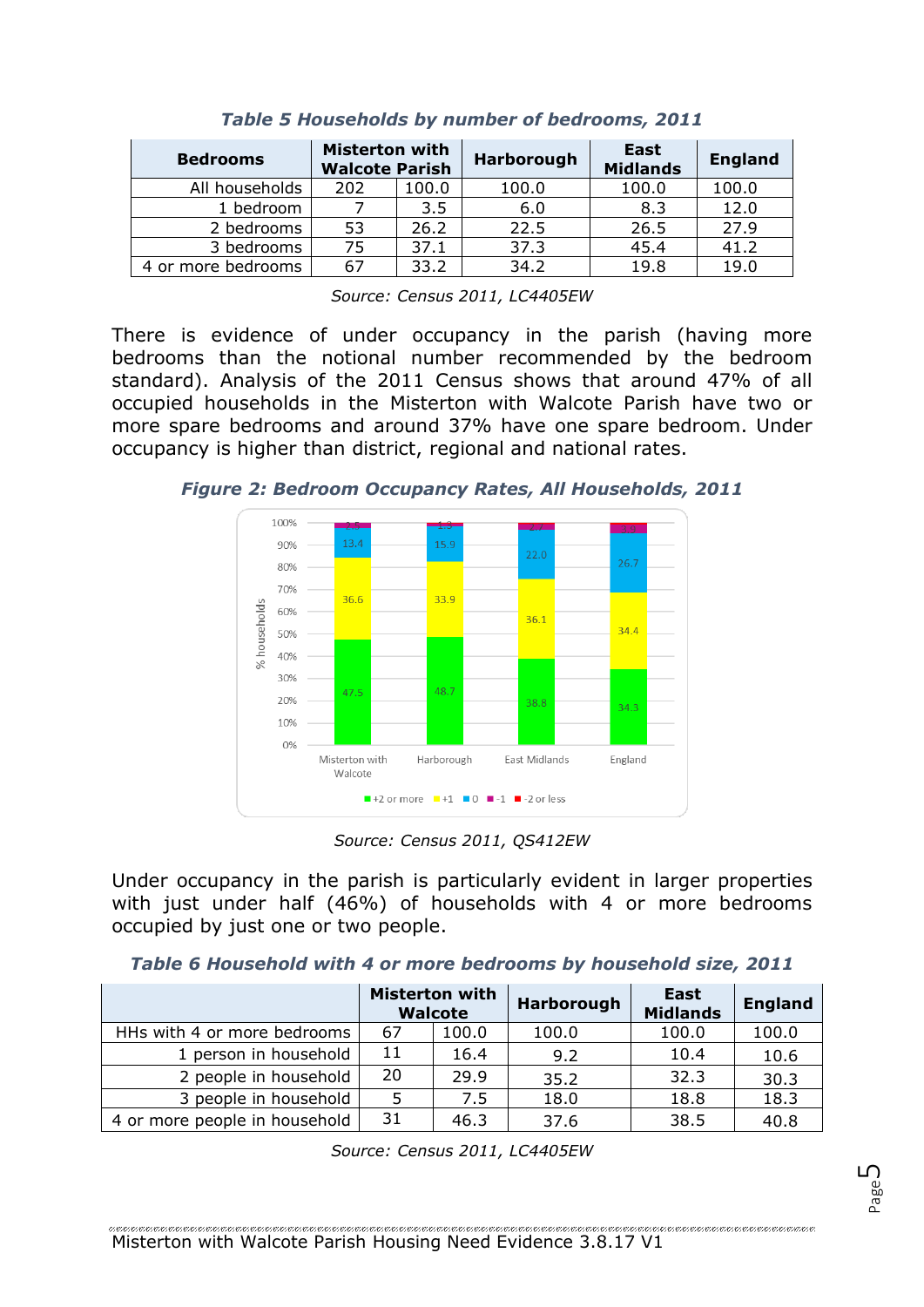Census data also suggests that older person households are more likely to under-occupy their dwellings. Data from the 2011 Census allows us to investigate this using the bedroom standard. In total, around 53% of pensioner households have at least two more bedroom than is technically required by the household) and is somewhat higher than the 46% nonpensioner household rate.



*Figure 3: Bedroom Occupancy rating of Older Person Households, Misterton with Walcote Parish, 2011*

Overcrowding is not a significant issue in the parish, however, research shows that households with dependent children are more likely to be overcrowded. The Census implies there is some evidence of a small number of families with dependent children living in overcrowded households in Misterton with Walcote.



*Figure 4: Bedroom Occupancy rating of Family Households Misterton with Walcote Parish, 2011*

*Source: Census 2011, LC4105EW*

*Source: Census 2011, LC4105EW*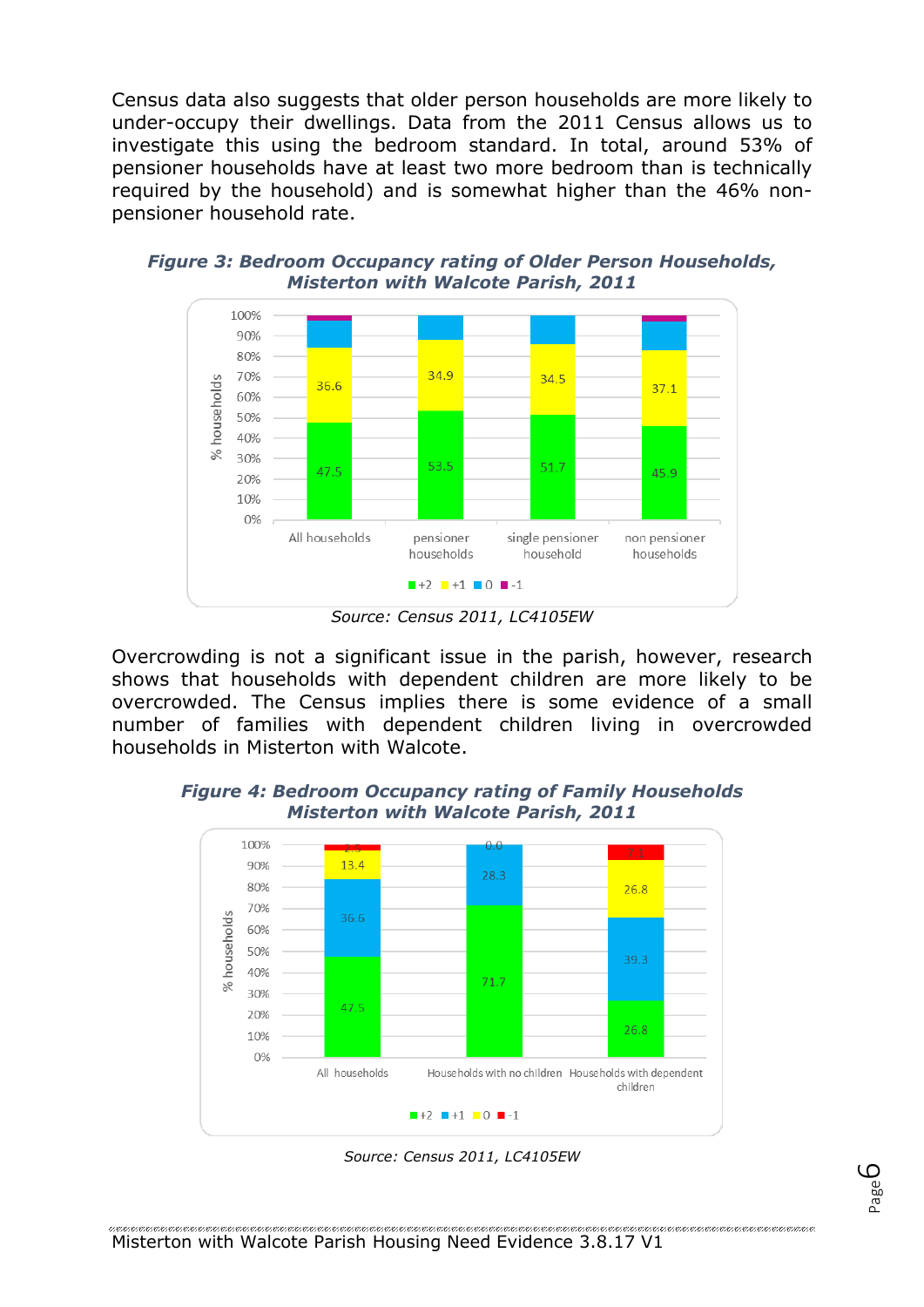# **Housing Market**

#### **Residential Sales**

Land Registry price paid data shows around 186 residential property sales were recorded in the Misterton with Walcote Parish between 1995 and 2016. Detached housing accounted for the majority of sales, representing 45% of total sales during this time. Around 24% were semi detached and 30% terraced properties. It should be noted that not all sales are captured by the Land Registry, for example properties that were not full market value, right to buy and compulsory purchase orders will be excluded.



*Data produced by Land Registry © Crown copyright 2016 (data available at 29.7.17)*

There is some evidence of new build housing in the local area with 15 new build residential sales recorded between 1995 and 2016, representing 8% of total sales recorded by the Land Registry in the area. It should be noted that not all new builds will be captured in the Land Registry price paid data, eg some conversions and social housing units will be excluded. Figure 8 below shows the volume of sales together with the overall annual average house price.



*Data produced by Land Registry © Crown copyright 2016, data correct at 29.7.17*

Misterton with Walcote Parish Housing Need Evidence 3.8.17 V1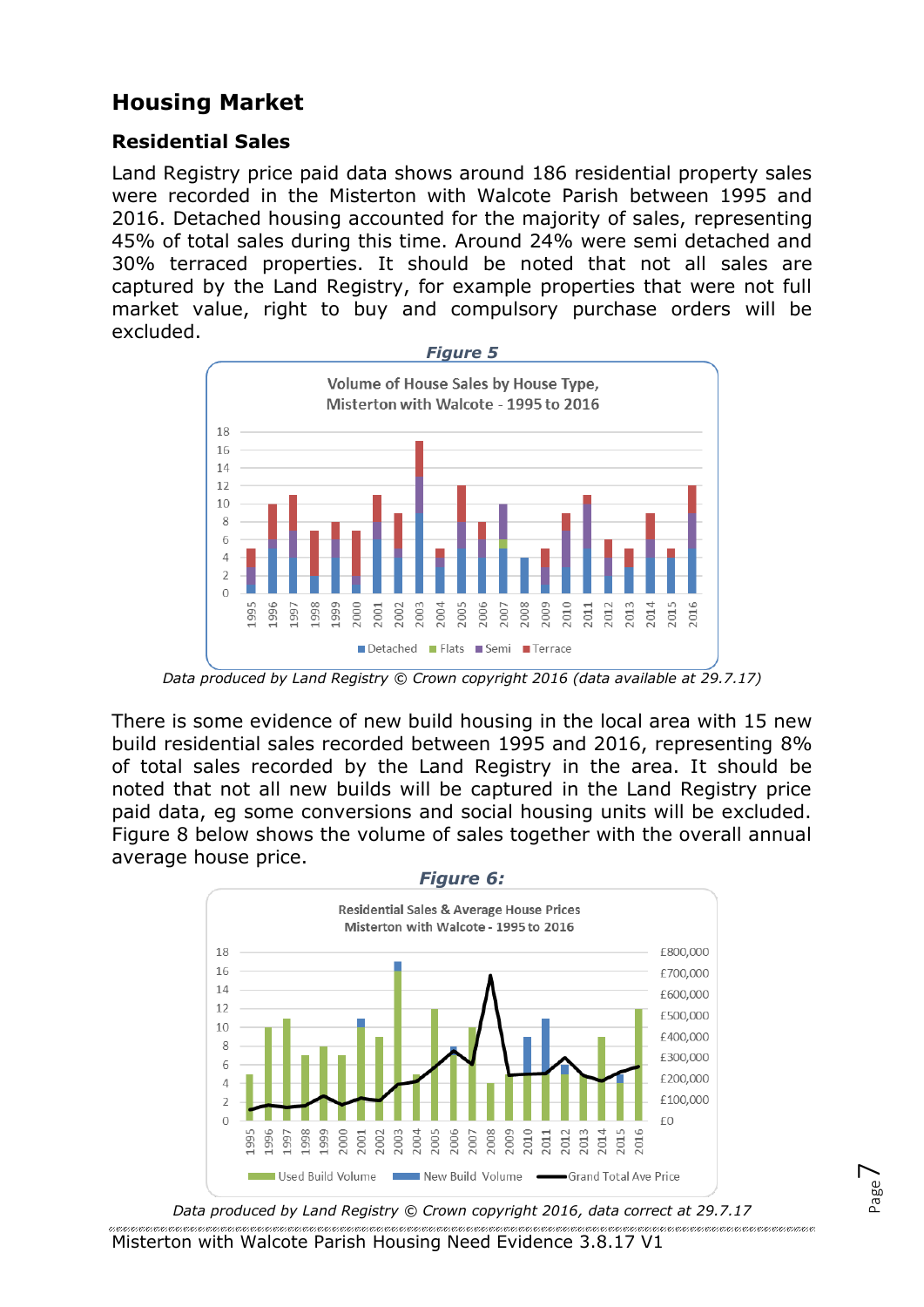#### **Housing Affordability**

The publication of ONS House Price Statistics for Small Areas presents an opportunity for detailed housing affordability analysis.

The data reveals the cost of an entry-level<sup>2</sup> property on average across England and Wales has increased by almost 20% in the last decade, to £140,000 (year ending June 2016). For new properties, the price was nearly  $£180,000$ . The data<sup>3</sup> also shows that home-ownership prospects vary across the country.

In the Misterton with Walcote Parish area<sup>4</sup> a low to mid-priced property costs on average £215,000 which is somewhat higher than the national average. Assuming a 15% deposit<sup>5</sup>, those entering the property market in the area would require a household income of £46,959 (£26,444 E&W average) and savings of £36,050 which is a challenge for many households.

With the average cost<sup>6</sup> of an entry-level home in the area being  $£215,000$ prospective buyers would require an estimated £2,000 for legal and moving costs, £1,800 for stamp duty and £32,250 for a 15% deposit, coming to £36,050 in tota

#### **Summary of Future Housing Need**

At the time of the 2011 Census, Misterton with Walcote was home to around 486 residents living in 202 households. Analysis of the Census suggests that between 2001 and 2011 the parish population increased by around 19% (76 people). During this period, the number of dwellings rose by 10% (20).

The area has a high proportion of residents aged between 50 and 59 and evidence of an ageing population with the share of residents aged 65 and over increasing from 15% in 2001 to 17% in 2011. In line with national trends the local population is likely to get older as average life expectancy continues to rise.

<sup>&</sup>lt;sup>2</sup> The term 'entry level' or 'low to mid-priced property' refers to the lower quartile price paid for residential properties. If all properties sold in a year were ranked from highest to lowest, this would be the value half way between the bottom and the middle.

<sup>&</sup>lt;sup>3</sup> Property price data are for year ending June 2016 and are fro[m House Price Statistics for Small Areas.](https://www.ons.gov.uk/peoplepopulationandcommunity/housing/bulletins/housepricestatisticsforsmallareas/yearendingdecember1995toyearendingjune2016) Income data are for financial year ending 2014 and are from small area model-based income estimates.

<sup>4</sup> The Colston Parish area is based on MSOA best fit (E02005915) which also takes in some neighbouring villages.

<sup>5</sup> [Data from the Council of Mortgage Lenders s](https://www.cml.org.uk/news/press-releases/december-2016-monthly-lending-trends-press-release/?utm_source=CML%20email%20alerts&utm_medium=email&utm_campaign=CML%20alerts)uggest that the average deposit paid by first-time buyers in the UK was around 18% in December 2016.

<sup>&</sup>lt;sup>6</sup> The price of an entry level property in a given neighbourhood was used to calculate the annual household income that could be needed to secure a mortgage in that area. By comparing this figure with the estimated household income for the same neighbourhood, we can see how affordable the area could be for those looking to buy an entry-level property. Calculations were based on a typical deposit of 15% and an assumption that mortgage lenders will offer 4.5 times an applicant's income.